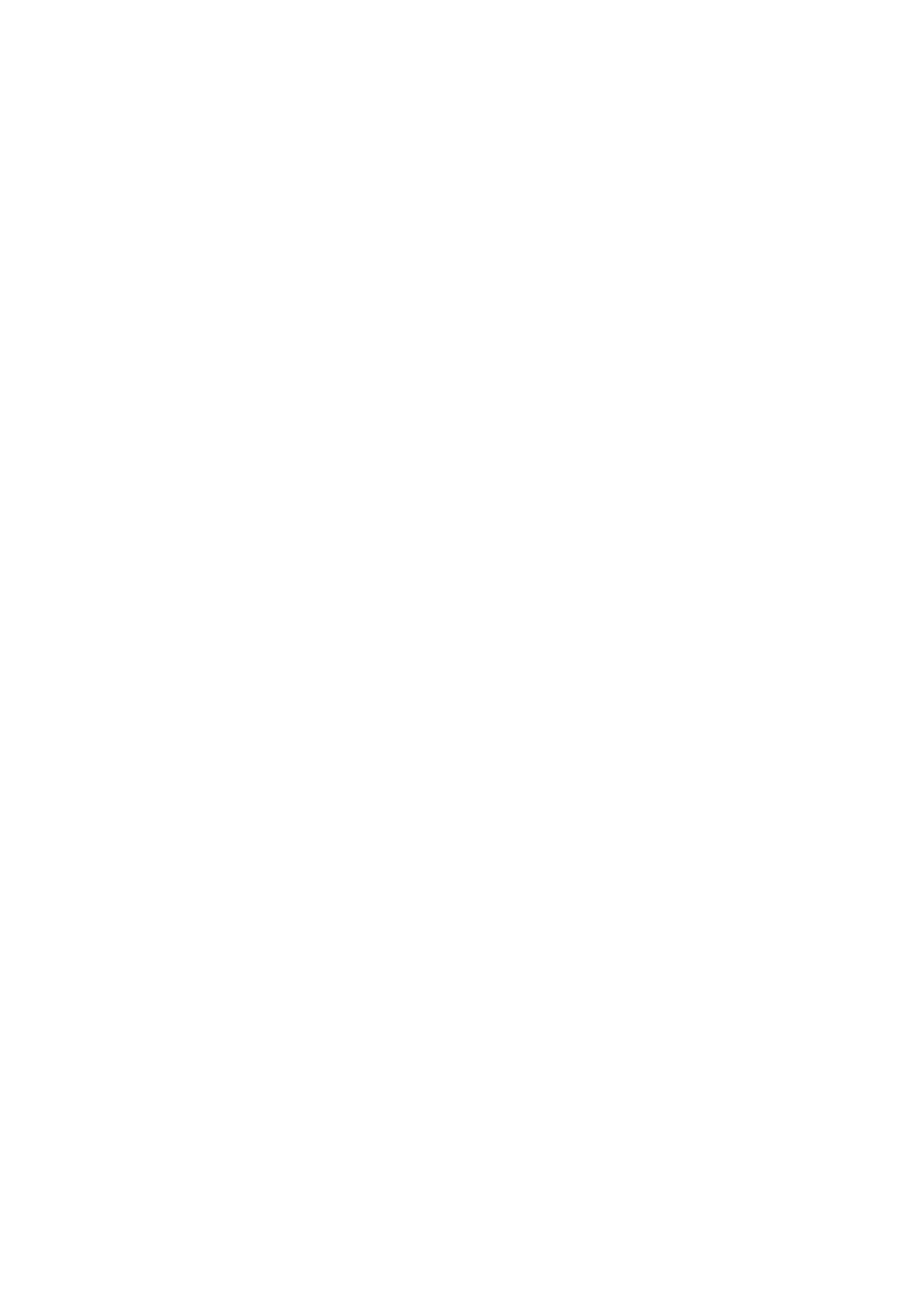

|                | <b>ITEM TABLE OF CONTENTS</b>                                                   | <b>PAGE</b>    |
|----------------|---------------------------------------------------------------------------------|----------------|
| 1              | Welcome                                                                         | 5              |
| $\mathbf{2}$   | <b>Apologies</b>                                                                | 5              |
| 3              | <b>Declaration of Interest</b>                                                  | 5              |
| 4              | <b>Confirmation of Minutes</b>                                                  | 5              |
| 5              | <b>Leave of Absence</b>                                                         | 5              |
| 6              | <b>Acknowledgements</b>                                                         | 5              |
| $\overline{7}$ | <b>Petitions</b>                                                                | 5              |
| 8              | <b>Deputations</b>                                                              | 5              |
| 9              | <b>Public Forum</b>                                                             | 5              |
| 10             | <b>Extraordinary Business</b>                                                   | 5              |
| 11             | Local board consultation feedback and input into the Annual Budget<br>2022/2023 | $\overline{7}$ |
| 12             | <b>Consideration of Extraordinary Items</b>                                     |                |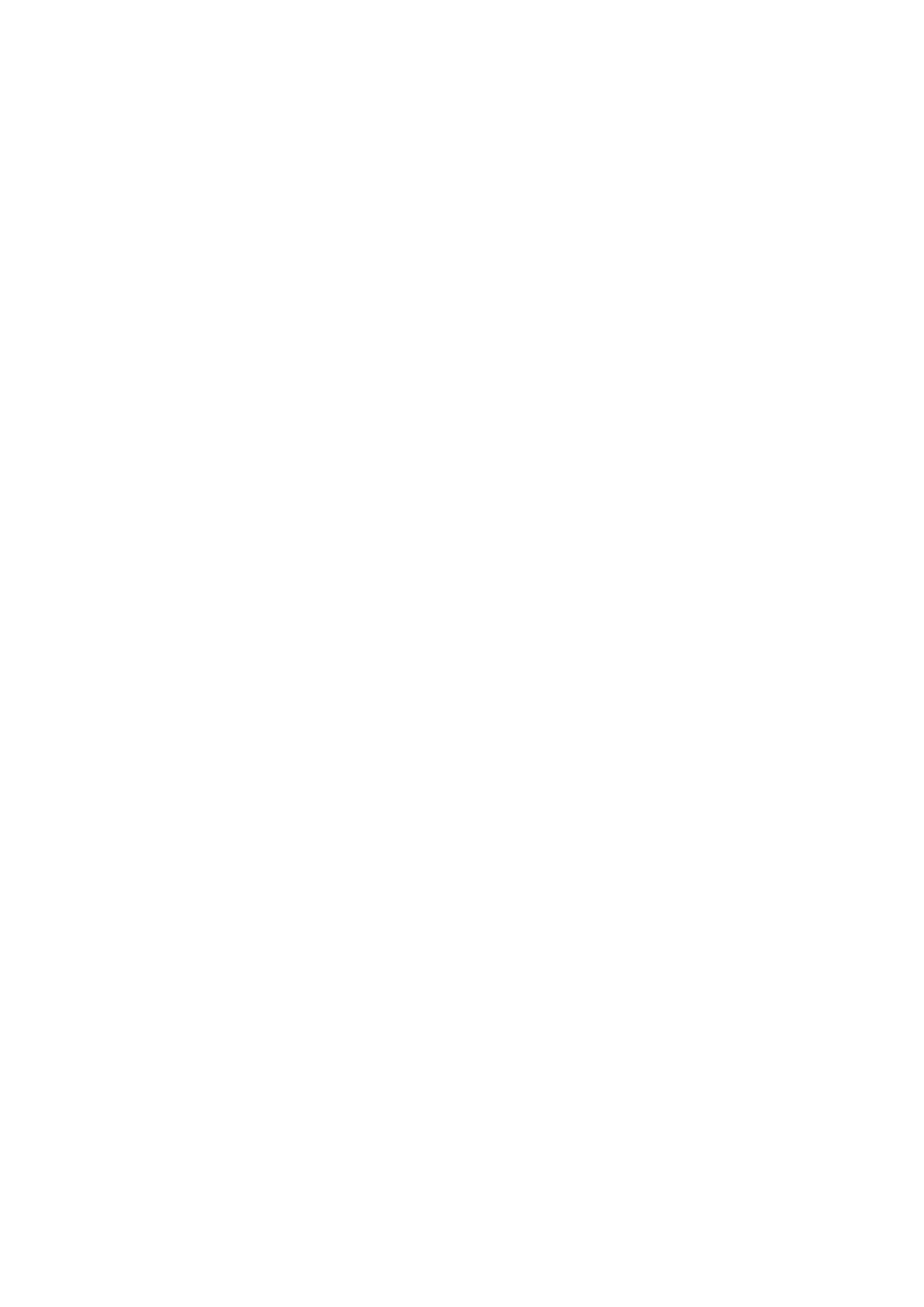

#### <span id="page-4-0"></span>**1 Welcome**

### <span id="page-4-1"></span>**2 Apologies**

At the close of the agenda no apologies had been received.

#### <span id="page-4-2"></span>**3 Declaration of Interest**

Members are reminded of the need to be vigilant to stand aside from decision making when a conflict arises between their role as a member and any private or other external interest they might have.

#### <span id="page-4-3"></span>**4 Confirmation of Minutes**

#### <span id="page-4-4"></span>**5 Leave of Absence**

At the close of the agenda no requests for leave of absence had been received.

#### <span id="page-4-5"></span>**6 Acknowledgements**

At the close of the agenda no requests for acknowledgements had been received.

#### <span id="page-4-6"></span>**7 Petitions**

At the close of the agenda no requests to present petitions had been received.

#### <span id="page-4-7"></span>**8 Deputations**

Standing Order 7.7 provides for deputations. Those applying for deputations are required to give seven working days notice of subject matter and applications are approved by the Chairperson of the Hibiscus and Bays Local Board. This means that details relating to deputations can be included in the published agenda. Total speaking time per deputation is ten minutes or as resolved by the meeting.

At the close of the agenda no requests for deputations had been received.

#### <span id="page-4-8"></span>**9 Public Forum**

A period of time (approximately 30 minutes) is set aside for members of the public to address the meeting on matters within its delegated authority. A maximum of 3 minutes per item is allowed, following which there may be questions from members.

At the close of the agenda no requests for public forum had been received.

#### <span id="page-4-9"></span>**10 Extraordinary Business**

Section 46A(7) of the Local Government Official Information and Meetings Act 1987 (as amended) states:

"An item that is not on the agenda for a meeting may be dealt with at that meeting if-

- (a) The local authority by resolution so decides; and
- (b) The presiding member explains at the meeting, at a time when it is open to the public,-
	- (i) The reason why the item is not on the agenda; and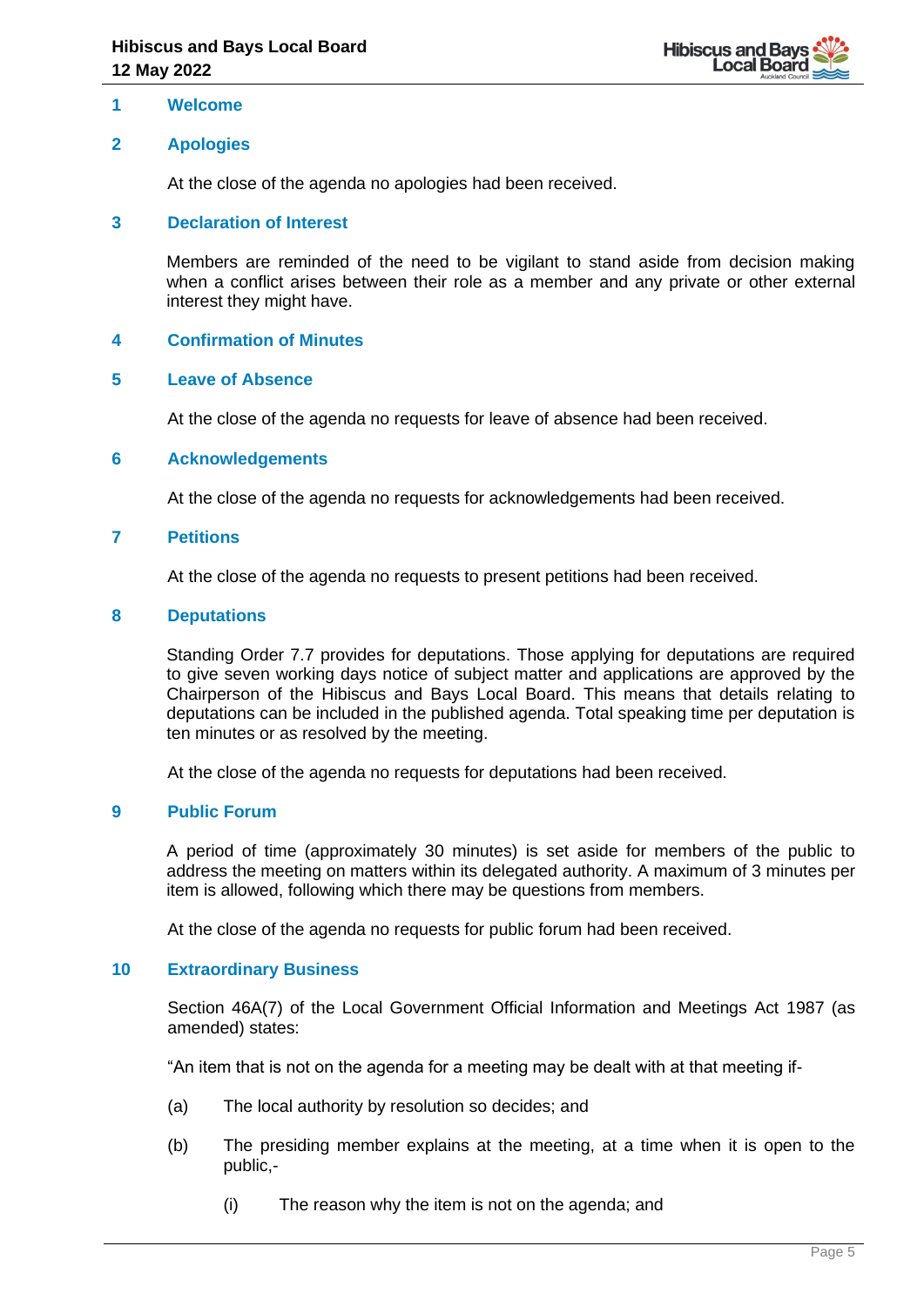(ii) The reason why the discussion of the item cannot be delayed until a subsequent meeting."

Section 46A(7A) of the Local Government Official Information and Meetings Act 1987 (as amended) states:

"Where an item is not on the agenda for a meeting,-

- (a) That item may be discussed at that meeting if-
	- (i) That item is a minor matter relating to the general business of the local authority; and
	- (ii) the presiding member explains at the beginning of the meeting, at a time when it is open to the public, that the item will be discussed at the meeting; but
- (b) no resolution, decision or recommendation may be made in respect of that item except to refer that item to a subsequent meeting of the local authority for further discussion."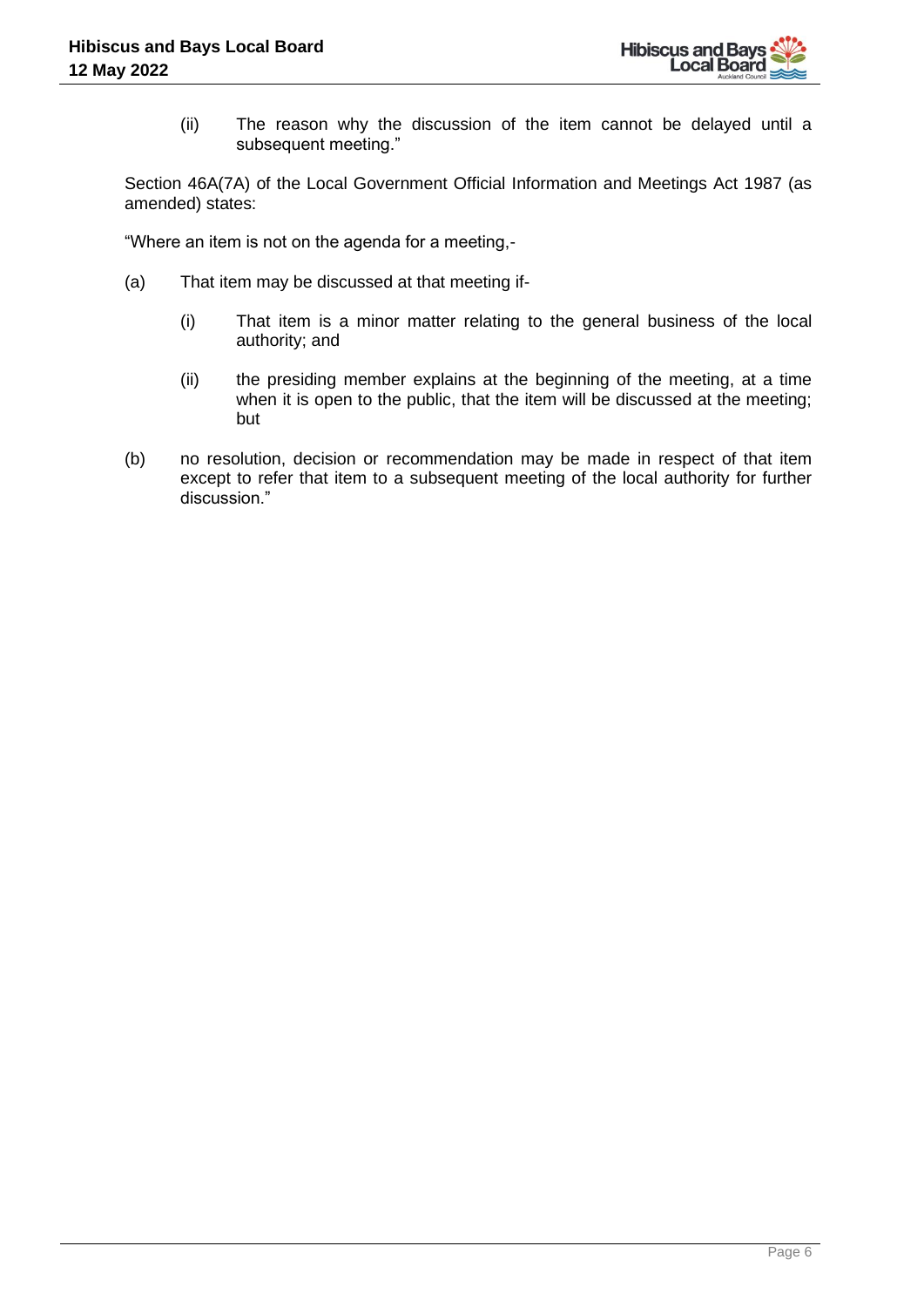

## <span id="page-6-0"></span>**Local board consultation feedback and input into the Annual Budget 2022/2023**

**File No.:** CP2022/05764

## **Te take mō te pūrongo Purpose of the report**

- 1. To receive consultation feedback from the area covered by the Hibiscus and Bays Local Board on:
	- proposed priorities and activities for the Hibiscus and Bays Local Board Agreement 2022/2023
	- regional topics for the Annual Budget 2022/2023.
- 2. To recommend any local matters to the Governing Body, that they will need to consider or make decisions on in the Annual Budget 2022/2023 process.
- 3. To provide input on the proposed regional topics in the Annual Budget 2022/2023.

## **Whakarāpopototanga matua Executive summary**

- 4. Local board agreements set out annual funding priorities, activities, budgets, levels of service, performance measures and initiatives for each local board area. Local board agreements for 2022/2023 will be included in the Annual Budget 2022/2023.
- 5. Auckland Council publicly consulted from 28 February to 28 March 2022, seeking community views on the proposed Annual Budget 2022/2023. This included consultation on the Hibiscus and Bays Local Board's proposed priorities for 2022/2023 to be included in their local board agreement.
- 6. Auckland Council received 11,550 pieces of feedback in total across the region including 445 pieces of feedback from the Hibiscus and Bays Local Board area. The majority of local respondents (70.5 percent) either supported all or supported most of the priorities of the local board. More generally, submitters urged financial prudence and there was low support for further rates rises. The response to the climate action package was mixed, most submitters on this issue acknowledged the importance of enhancing our environment, with a smaller number not in support and instead suggesting that funding climate change was the responsibility of central government.
- 7. In the annual budget process, there are financial matters where local boards provide recommendations to the Governing Body, for consideration or decision-making. This includes:
	- proposed locally driven initiative capital projects outside local boards' decision-making responsibility
	- release of local board specific reserve funds
	- any local board advocacy initiatives.

The Governing Body will consider these items as part of the annual budget decision-making process in June 2022.

8. Local boards have a statutory responsibility to provide input into regional strategies, policies, plans, and bylaws. This report provides an opportunity for the local board to provide input on council's proposed Annual Budget 2022/2023.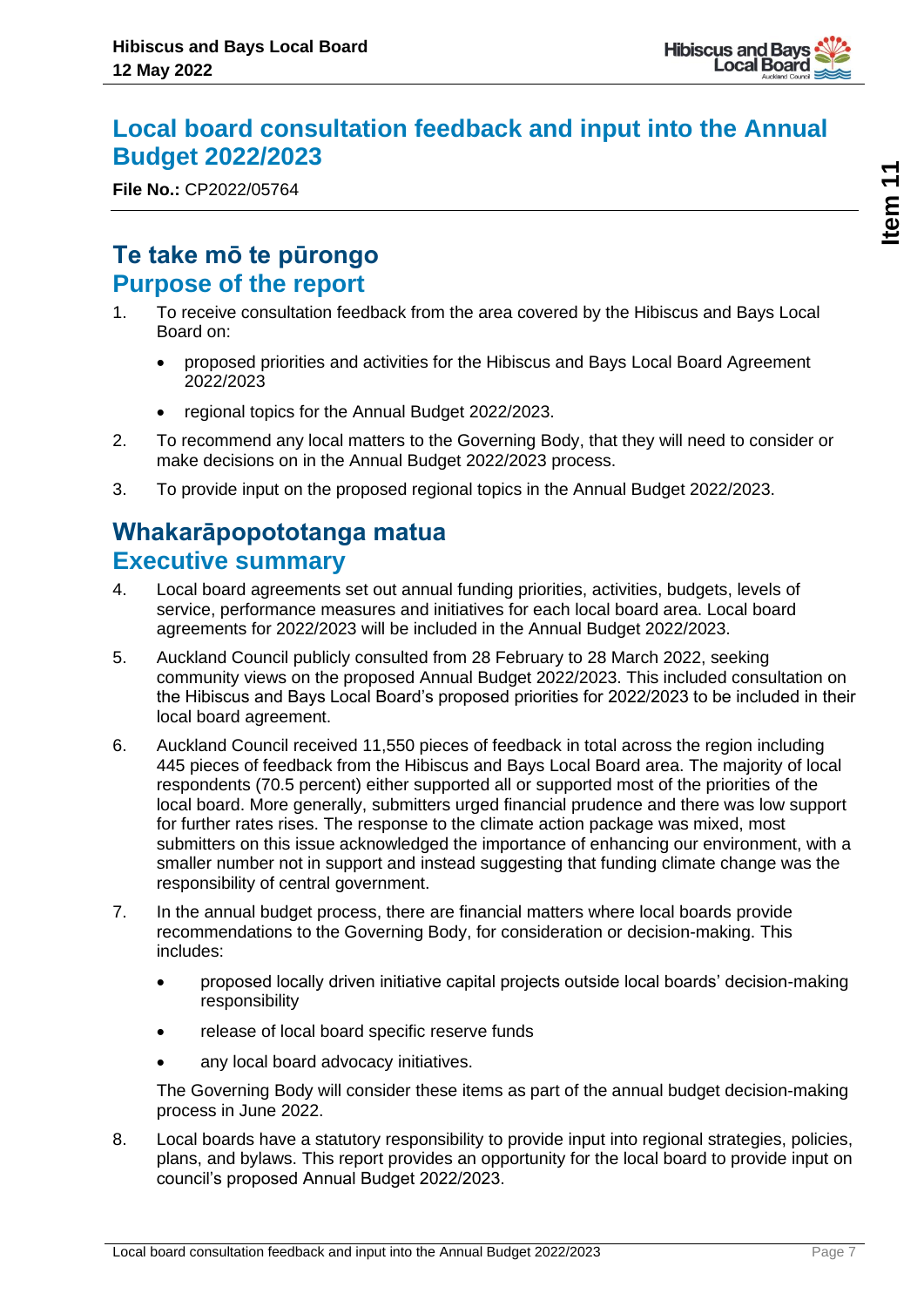## **Ngā tūtohunga Recommendation/s**

That the Hibiscus and Bays Local Board:

- a) receive consultation feedback on the proposed Hibiscus and Bays Local Board priorities and activities for 2022/2023
- b) receive consultation feedback on regional topics in the Annual Budget 2022/2023 from people and organisations based in the Hibiscus and Bays local board area
- c) provide input on regional topics in the proposed Annual Budget 2022/2023 to the Governing Body
- d) provide its advocacy initiatives for the Annual Budget 2022/2023 to the Governing Body.

## **Horopaki Context**

- 9. Each financial year Auckland Council must have a local board agreement (as agreed between the Governing Body and the local boards) for each local board area. The Hibiscus and Bays Local Board Agreement 2022/2023 sets out how the council will reflect the priorities in the Hibiscus and Bays Local Board Plan 2020. The local board agreement provides more detail on the local activities to be provided in the Hibiscus and Bays Local Board area and includes information relating to budgets, levels of service, and performance measures.
- 10. Each local board agreement will form part of the Auckland Council's Annual Budget 2022/2023.
- 11. Auckland Council publicly consulted from 28 February to 28 March 2022 to seek community views on the proposed Annual Budget 2022/2023, as well as local board priorities and proposed activities to be included in the local board agreement.
- 12. Due to the impacts of the ongoing COVID-19 global pandemic, significant pressure has been placed upon the council's financial position. This has created significant flow on effects for the council's proposed Annual Budget 2022/2023.

## **Tātaritanga me ngā tohutohu Analysis and advice**

- 13. This report includes analysis of consultation feedback, any local matters to be recommended to the Governing Body and seeks input on regional topics in the proposed Annual Budget 2022/2023.
- 14. The feedback submissions can be found in the following link: <https://akhaveyoursay.aucklandcouncil.govt.nz/submissions-annual-budget-2022-2023>

### **Consultation feedback overview**

- 15. As part of the public consultation Auckland Council used a variety of methods and channels to reach and engage a broad cross section of Aucklanders to gain their feedback and input into regional and local topics.
- 16. In total, Auckland Council received feedback 11,550 pieces of feedback in the consultation period. This feedback was received through:
	- written feedback 9,464 online or hard copy forms, emails or letters
	- in person 2,086 pieces of feedback through online Have Your Say events, or independently managed phone interviews. All events (except one with no attendees) were moved to an online platform or cancelled due to the red COVID-19 traffic light setting.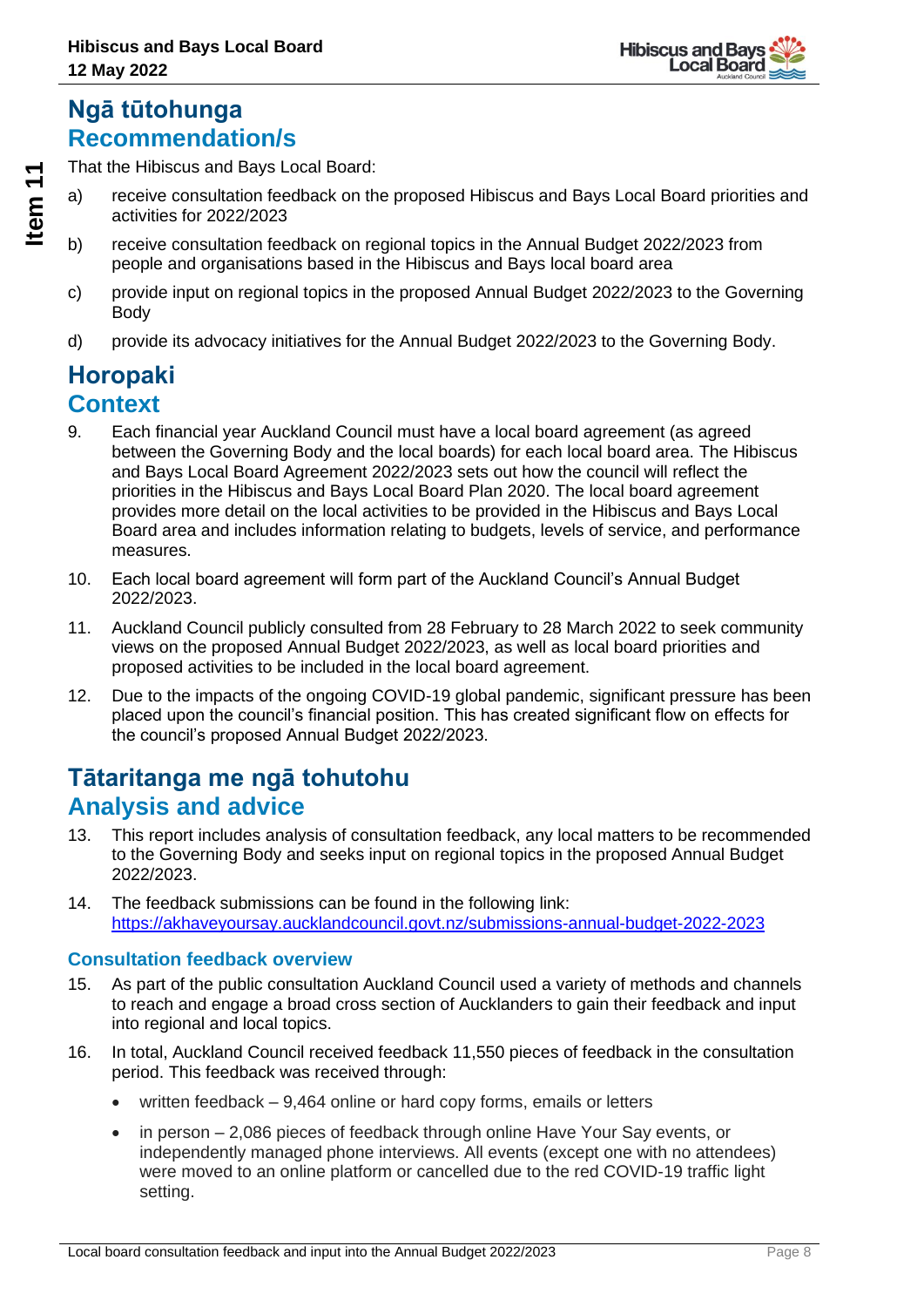

#### **Feedback received on the Hibiscus and Bays Local Board's priorities for 2022/2023**

- 17. The Hibiscus and Bays Local Board consulted on the following priorities for in their proposed Local Board Agreement 2022/2023:
	- Priority 1: renew sports fields and connected facilities, such as lighting, around Freyberg, Stanmore Bay, Silverdale War Memorial and Victor Eaves Parks
	- Priority 2: continue with Te Ao Māori and community-led conservation project which brings local iwi and volunteer ecology groups together to share practical knowledge of our area
	- Priority 3: investigate and design new dedicated dog parks within the local board area
	- Priority 4: start planting large specimen trees as part of the Urban Ngāhere (forest) programme in selected reserves
	- Priority 5: support our business associations with an economic development fund and assisting Silverdale's intention to establish a new Business Improvement District
	- Priority 6: establishing new tracks in Bushglen Reserve in conjunction with expert advice from arborists.
- 18. A total of 384 submissions were received on Hibiscus and Bays Local Board's priorities for 2022/2023 Most local respondents (70.5%) either supported all or supported most of the priorities as can be seen in the graph below:



#### **Information on submitters**

19. The tables and graphs below indicate the demographic categories people identified with. This information only relates to those submitters who provided demographic information, that is, it is self-reported. Most respondents did place a value in these categories, although multiple categories could be selected for ethnicity.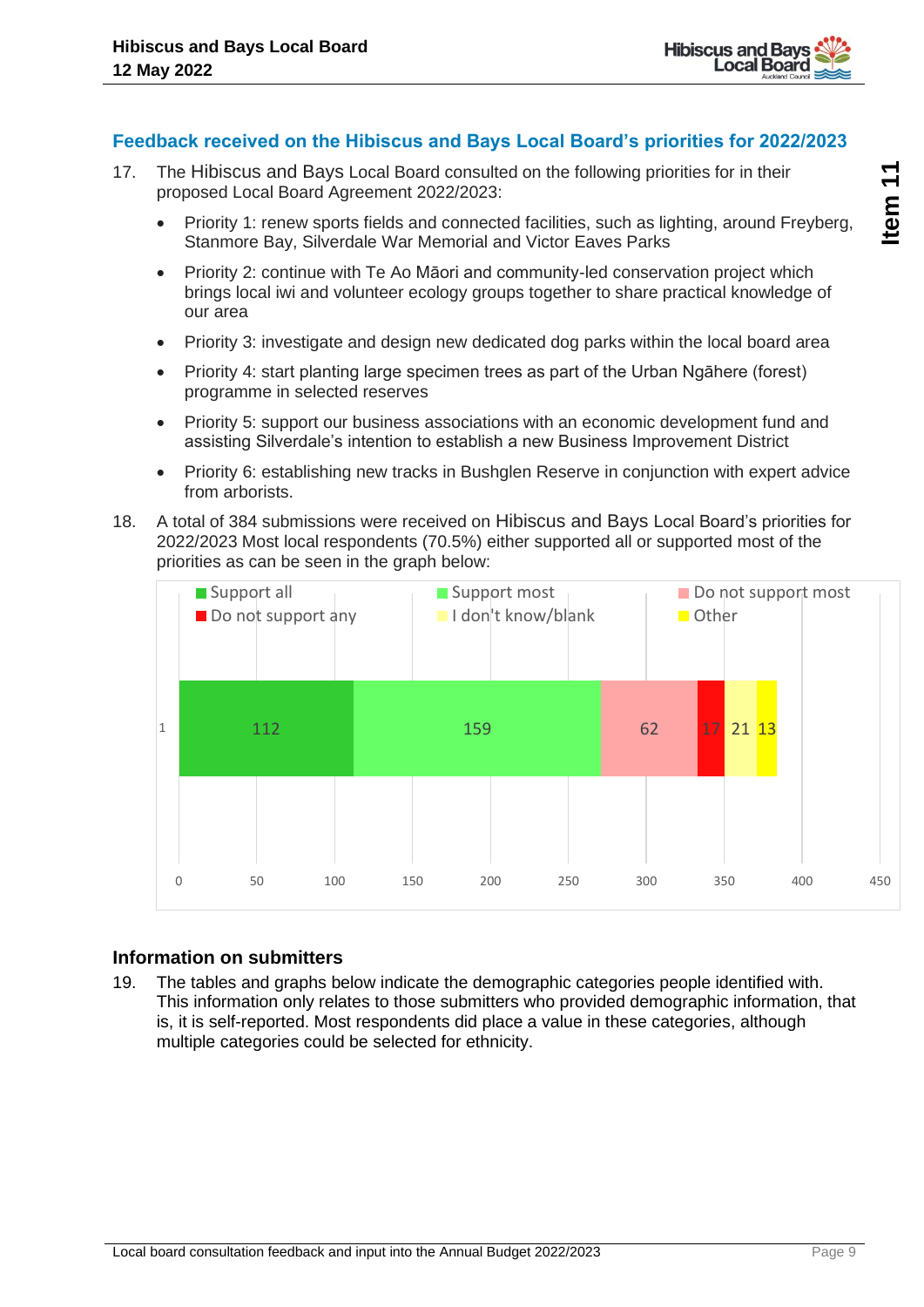

| Age       | <b>Number</b> | <b>Percentage</b> |
|-----------|---------------|-------------------|
| Under 15  | 9             | 2.14%             |
| $15 - 24$ | 42            | 9.98%             |
| 25-34     | 52            | 12.35%            |
| $35 - 44$ | 80            | 19.00%            |
| 45-54     | 66            | 15.68%            |
| 55-64     | 71            | 16.86%            |
| 65-74     | 69            | 16.39%            |
| $75+$     | 32            | 7.60%             |

| <b>Ethnicity</b>                 |                | <b>Number Percentage</b> |
|----------------------------------|----------------|--------------------------|
| Pākehā/NZ<br><b>European</b>     | 284            | 67.94%                   |
| <b>Other</b><br><b>European</b>  | 52             | 12.44%                   |
| <b>Māori</b>                     | 22             | 5.26%                    |
| Samoan                           | $\overline{2}$ | 0.48%                    |
| <b>Cook Islands</b><br>Māori     | $\overline{2}$ | 0.48%                    |
| Tongan                           | 3              | 0.72%                    |
| <b>Other</b><br><b>Pasifika</b>  | 1              | 0.24%                    |
| <b>Chinese</b>                   | 63             | 15.07%                   |
| <b>Southeast</b><br><b>Asian</b> | 3              | 0.72%                    |
| Korean                           | 7              | 1.67%                    |
| <b>Indian</b>                    | 4              | 0.96%                    |
| <b>Other Asian</b>               | $\overline{2}$ | 0.48%                    |
| <b>Middle</b><br><b>Eastern</b>  | 3              | 0.72%                    |
| Latin<br>American                | 4              | 0.96%                    |
| <b>African</b>                   | 4              | 0.96%                    |
| <b>Other</b><br><b>Ethnicity</b> | 7              | 1.67%                    |



### **Key themes**

- 20. Key themes of note across the feedback received (through written, in-person and social media channels) included:
	- Theme 1: asking for better walkways and dedicated cycleways around both the local board area, and in Auckland generally
	- Theme 2: seeking more protection and enhancement of the local environment including parks, reserves, coastlines, and waterways
	- Theme 3: opposition to the inclusion of the Te Ao Māori and community-led conservation project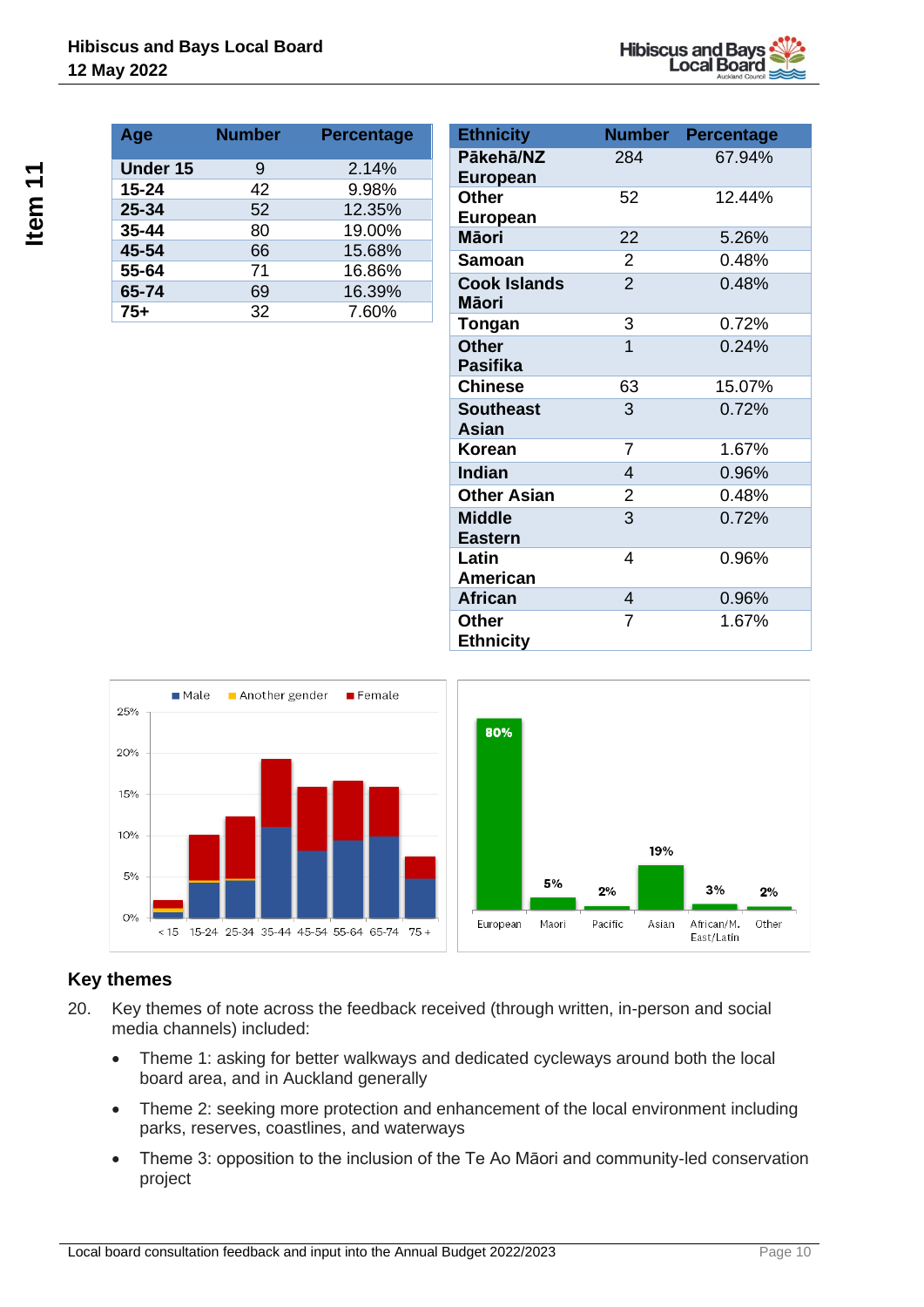

• Theme 4: limited support for a dedicated dog park, with a combination of not perceiving this as necessary spending at this time or suggesting that this be paid for by dog owners.

#### **Feedback on other local topics**

- 21. Key themes across feedback received on other local topics included:
	- Theme 1: submitters urged financial prudence and there was low support for further general rates rises, including the proposed 3.5% rise
	- Theme 2: the response to the climate action package was mixed, most submitters on this issue acknowledged the importance of enhancing our environment, with a smaller number not in support. Many of the no support respondents suggesting that funding climate change was the responsibility of central government, not local government.

#### **Requests for local funding**

22. There were no requests for local funding through the Annual Budget 2022/2023 consultation.

#### **Overview of feedback received on regional topics in the Annual Budget 2022/2023 from the Hibiscus and Bays local board area**

- 23. The proposed Annual Budget 2022/2023 sets out Auckland Council's priorities and how to pay for them. Consultation on the proposed annual budget asked submitters to respond to four key questions on:
	- 1. Climate.
	- 2. Budget Pressures.
	- 3. Operating Spending Prioritisation.
	- 4. Waste Service Standardisation.
- 24. The submissions received from the Hibiscus and Bays local board area on these key issues are summarised below, along with an overview of any other areas of feedback on regional proposals with a local impact.

#### **Key Question 1: Climate**

- 25. Aucklanders were asked about a proposed climate action package which will be funded by a targeted rate. The climate action package includes investments in low-carbon public transport, active walking and cycling networks; and Urban Ngāhere (forest) canopy cover.
- 26. This is proposed to be funded through \$574 million from a targeted rate over the next 10 years as well additional funding from government co-funding.
- 27. There was a majority of 55 percent (233 out of 420) who supported this proposal. The graphs below give an overview of the responses from the Hibiscus and Bays local board area.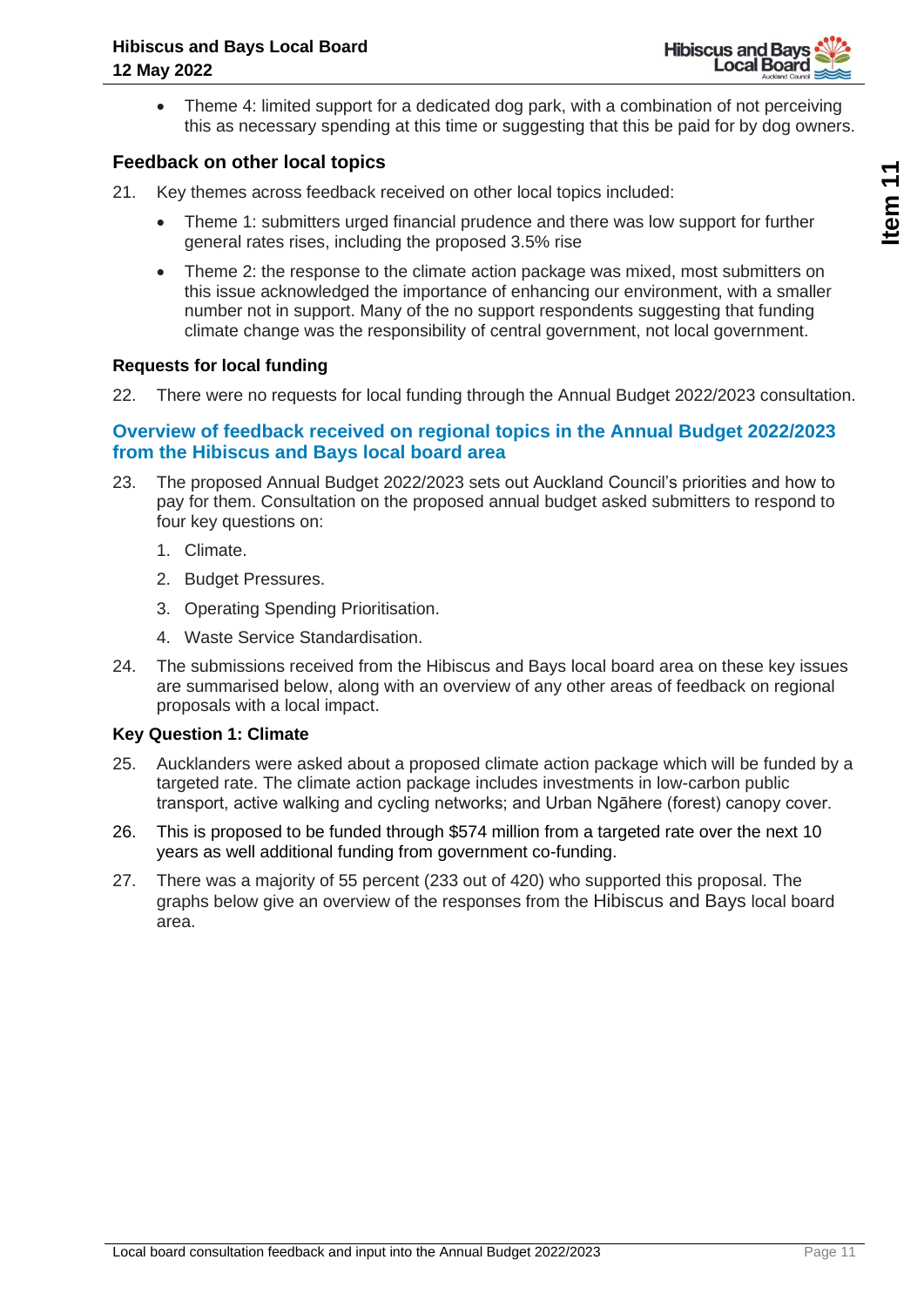

| <b>Category</b>      | Count            |                  |    |              |
|----------------------|------------------|------------------|----|--------------|
|                      | Support          | Do not sup Other |    | I don't know |
| Individuals          | 233 <sub>1</sub> | 157              | 19 |              |
| <b>Organisations</b> |                  |                  |    |              |

#### **Key themes**

- 28. Key themes of note across the feedback received included:
	- Those supporting stated that this package was important for future generations, and not investing in infrastructure now would cost more in future years
	- Safe, separated cycleways and footpaths were requested by a significant number of submitters, especially those that supported this proposal
	- Many do not support comments stated that investing in a climate action package was not the responsibility of ratepayers, rather it should be funded by central government
	- A smaller number of do not support comments commented that such investment in a climate action package, needed to come from efficiencies within existing budgets, and therefore opposed the funding of this from a targeted rate
	- Other do not support comments argued that New Zealand was not a big emitter, and these proposals were at too high a cost for the effect that would result
	- A minority felt that climate change was not proven, and therefore did not warrant this investment.

#### **Key Question 2: Budget Pressures**

- 29. Aucklanders were asked about a range of levers proposed to manage on-going budget pressures. Auckland council is forecasting a budget shortfall of \$85 million for the 2022/2023 financial year, compared to what was budgeted for in the 10-year Budget 2021-2031. This is due to on-going impacts of COVID-19 on revenue and growing inflationary pressure. Category<br>
Individuals<br>
Individuals<br>
Corganisations<br>
• Those supporting stated that this package was<br>
investing in infrastructure now would cost more<br>
• Safe, seperaled cycleways and footoptable were submitters, especially
- 30. A range of levers are proposed to manage the budget pressures including:
	- Using the Government's Better Off support package funding
	-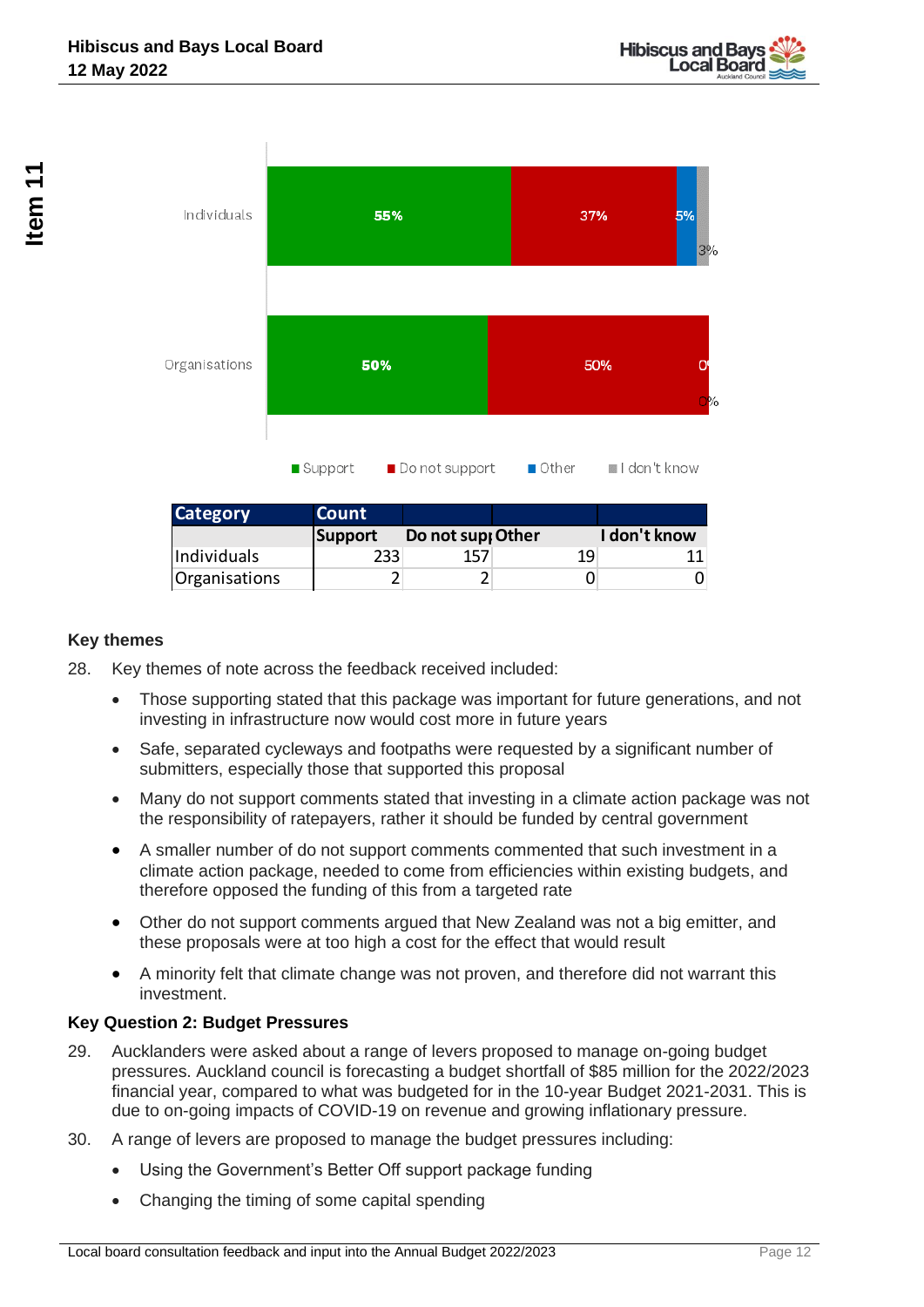

- Implementing cost reductions in the form of efficiency savings and a potential reduction in some services
- Keeping the previously agreed general rates increase of 3.5 percent for 2022/2023; and
- Continuing work on the sale or long-term lease of non-strategic assets, as required.
- 31. The graph and table below give an overview of the responses from the Hibiscus and Bays Local Board area. There was a clear majority of responses in favour of the range of levers proposed.



|           | <b>Category</b>                                                                                                                                                                                                                                                                                            | <b>Count</b>   |                  |    |              |
|-----------|------------------------------------------------------------------------------------------------------------------------------------------------------------------------------------------------------------------------------------------------------------------------------------------------------------|----------------|------------------|----|--------------|
|           |                                                                                                                                                                                                                                                                                                            | <b>Support</b> | Do not sup Other |    | I don't know |
|           | Individuals                                                                                                                                                                                                                                                                                                | 180            | 64               | 30 | 84           |
|           | Organisations                                                                                                                                                                                                                                                                                              | 1              | 2                | 0  | $\mathbf{1}$ |
|           |                                                                                                                                                                                                                                                                                                            |                |                  |    |              |
|           | hemes                                                                                                                                                                                                                                                                                                      |                |                  |    |              |
|           | Key themes of note across the feedback received included:                                                                                                                                                                                                                                                  |                |                  |    |              |
| $\bullet$ | The majority felt that these measures were reasonable, except for the sale of non-<br>strategic assets, which had little support                                                                                                                                                                           |                |                  |    |              |
| $\bullet$ | There was very little support for any increase in general rates, either at 3.5 percent<br>more.                                                                                                                                                                                                            |                |                  |    |              |
|           | Since consultation, further reduction in revenue caused by the COVID-19 omicron out<br>and rising interest and inflation costs has compounded budget pressures.                                                                                                                                            |                |                  |    |              |
|           | <b>Question 3: Operating Spending Prioritisation</b>                                                                                                                                                                                                                                                       |                |                  |    |              |
|           | Aucklanders were asked to provide feedback on a proposal that would see council pri<br>operating spending to help manage on-going budget pressures. A set of criteria to be<br>when making decisions about cost reductions, including those that could reduce, stop<br>change some services, was proposed. |                |                  |    |              |
|           | The proposal involves implementing \$15 million of additional permanent cost reductio<br>the form of efficiency saving and low-priority service reductions across the group in<br>2023/2024, growing to \$30 million per annum from 2024/2025 financial year onwards.                                      |                |                  |    |              |

#### **Key themes**

- 32. Key themes of note across the feedback received included:
	- The majority felt that these measures were reasonable, except for the sale of nonstrategic assets, which had little support
	- There was very little support for any increase in general rates, either at 3.5 percent or more.
- 33. Since consultation, further reduction in revenue caused by the COVID-19 omicron outbreak and rising interest and inflation costs has compounded budget pressures.

#### **Key Question 3: Operating Spending Prioritisation**

- 34. Aucklanders were asked to provide feedback on a proposal that would see council prioritise operating spending to help manage on-going budget pressures. A set of criteria to be used when making decisions about cost reductions, including those that could reduce, stop or change some services, was proposed.
- 35. The proposal involves implementing \$15 million of additional permanent cost reductions in the form of efficiency saving and low-priority service reductions across the group in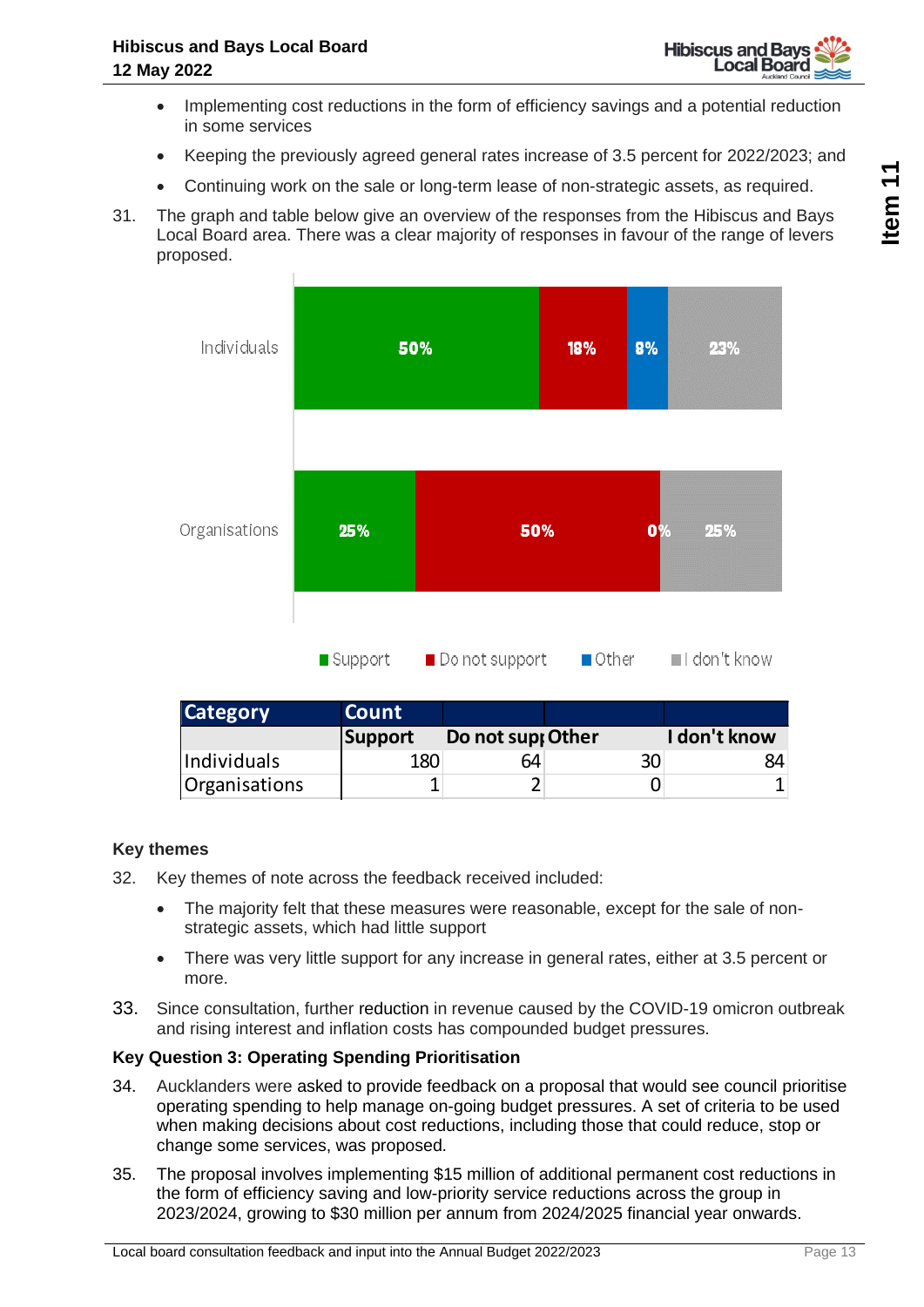36. The graphs below give an overview of the responses from the Hibiscus and Bays Local Board area.



| <b>Category</b>      | <b>Count</b> |                  |    |              |
|----------------------|--------------|------------------|----|--------------|
|                      | Support      | Do not sup Other |    | I don't know |
| Individuals          | 180          | 64               | 30 | 84           |
| <b>Organisations</b> |              |                  |    |              |

### **Key themes**

- 37. Key themes of note across the feedback received included:
	- Many of the submitters sought a more details on which services would be included in the service reductions. There was a common request to cut people costs, not services via streamlining business processes and decision making.

### **Key Question 4: Waste Service Standardisation**

- 38. Aucklanders were asked about a proposal to standardise waste services and charges across Auckland. The proposal would involve a move to a region-wide rates funded refuse collection service and see a choice of three bin sizes (with different pricing for each) to accommodate different household needs.
- 39. Auckland Council are also proposing to include standardising which properties can opt-out of waste management services and charges across Auckland.
- 40. The graphs below give an overview of the responses from the Hibiscus and Bays Local Board area.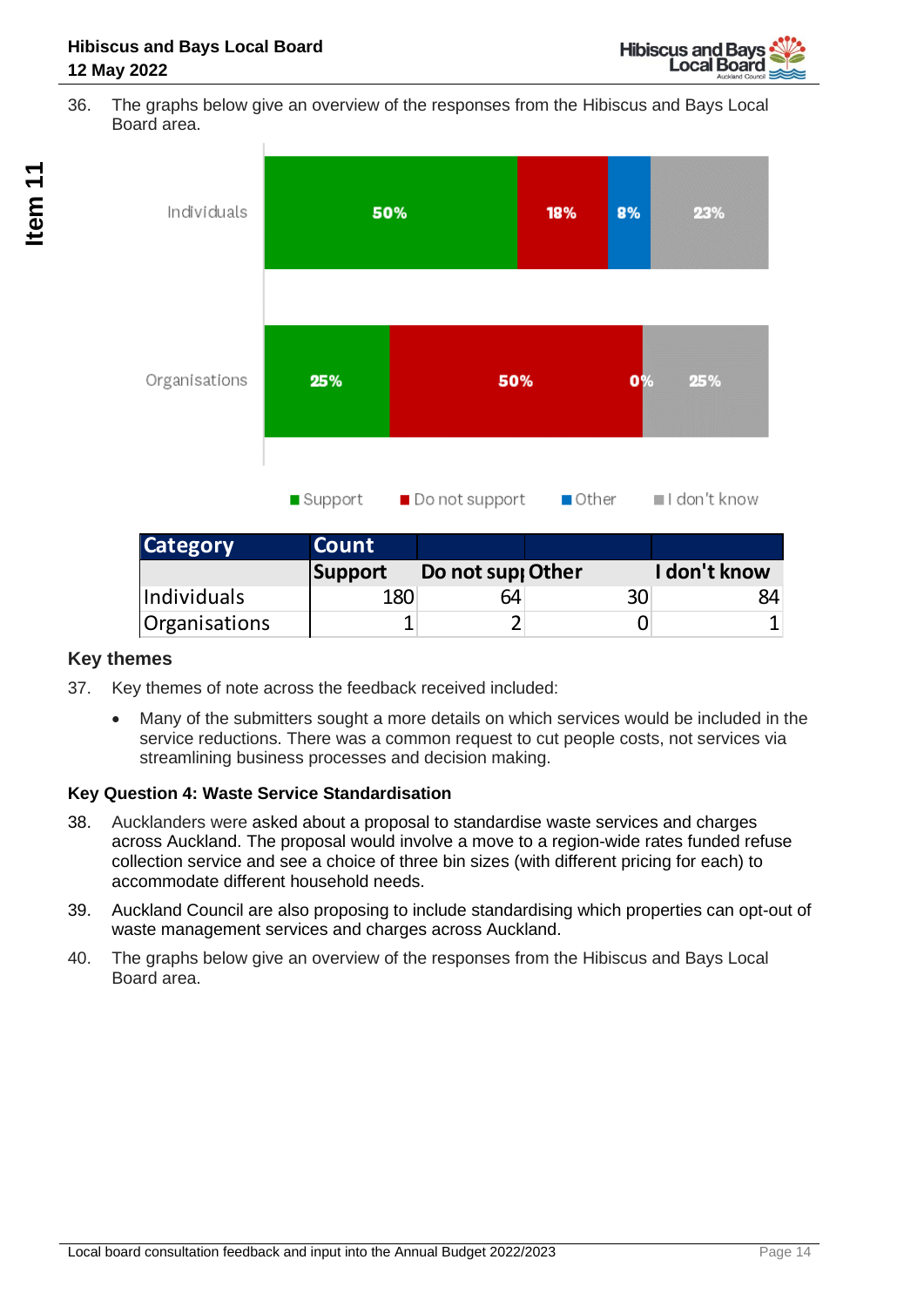



Support (prefer rates-funded system) Do not support (prefer PAYT system)

| ∎Other             |                              |     | l don't know |              |
|--------------------|------------------------------|-----|--------------|--------------|
| <b>Category</b>    | <b>Count</b>                 |     |              |              |
|                    | Support (pr Do not sup Other |     |              | I don't know |
| <i>Individuals</i> | 147                          | 193 | 28           |              |
| Organisations      |                              |     |              |              |

#### **Key themes**

- 41. Key themes of note across the feedback received included:
	- Many were supportive of the Pay As You Throw system (bin tags) as it was suggested that this placed more incentives for households to dispose of waste in a more responsible way
	- Others felt that the bin tag system was a major inconvenience, and wanted a more seamless system, paid for by rates.
- 42. For the other elements of this proposal, most feedback supported opt outs for all nonstandard rating units, as detailed in the table below:

|                     | <b>Multi-unit</b> | 2-9 Unit   | Non-residential | Min base charge |
|---------------------|-------------------|------------|-----------------|-----------------|
|                     | properties        | properties | properties      |                 |
| <b>Support</b>      | 196 (41%)         | 180 (38%)  | 179 (37%)       | 141 (29%)       |
| Do not support      | 85 (18%)          | 92 (19%)   | 89 (19%)        | 141 (29%)       |
| I don't know/blanks | 187 (39%)         | 197 (41%)  | 202 (42%)       | 189 (39%)       |
| <b>Other</b>        | 9(2%)             | 9(2%)      | 8(2%)           | 9(2%)           |

#### **Other feedback**

- 43. Aucklanders were asked what is important to them and if they had any feedback on any other issues.
	- There were 83 pieces of feedback seeking better funding for active modes of transport such as walking, cycling, and public transport
	- There also 44 pieces of feedback on the general financial strategy, mostly supportive, and urging caution with asset recycling, happy with further borrowing but seeking no further rates increase.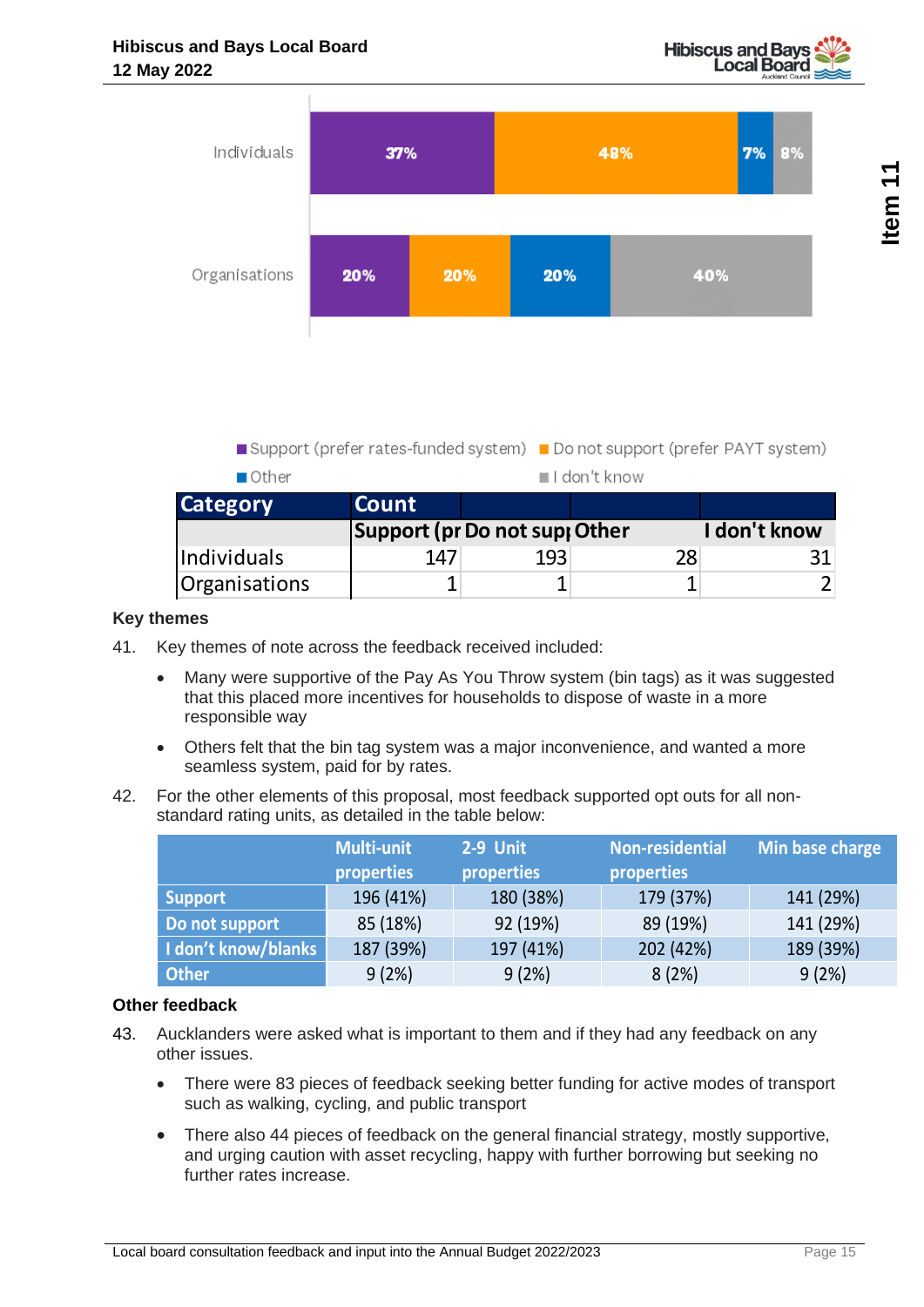#### **Recommendations on local matters**

- 44. This report allows the local board to recommend local matters to the Governing Body for consideration as part of the annual budget process, in June 2022. This includes:
	- proposed locally driven initiative capital projects outside local boards' decision-making responsibility
	- release of local board specific reserve funds
	- local advocacy initiatives.

#### **Funding for locally driven initiatives (LDI)**

- 45. Local boards are allocated funding for locally driven initiatives (LDI) annually, to spend on local projects or programmes that are important to their communities. Local boards have decision-making over the LDI funds but need approval from the Governing Body where:
	- operational LDI funding is to be converted into capital LDI funding
	- the release of local board specific reserve funds is requested, which are being held by the council for a specific purpose
	- an LDI capital project exceeds \$1 million.

These conditions do not apply to the Hibiscus and Bays Local Board for the 2022/2023 financial year.

#### **Local board advocacy**

- 46. Local boards are requested to provide advocacy initiatives which consider the consultation feedback above. This allows the Finance and Performance Committee to consider these advocacy items when making recommendations on the Annual Budget 2022/2023 to the Governing Body in June 2022.
- 47. The advocacy initiatives approved by the local board will be included as an appendix and in the recommendations of this report to the Local Board Agreement 2022/2023.

#### **Local board input on regional topics in the Annual Budget 2022-2023**

48. Local boards have a statutory responsibility for identifying and communicating the interests and preferences of the people in its local board area in relation to Auckland Council's strategies, policies, plans, and bylaws, and any proposed changes to be made to them. This report provides an opportunity for the local board to provide input on council's proposed Annual Budget 2022/2023.

### **Tauākī whakaaweawe āhuarangi Climate impact statement**

- 49. The decisions recommended in this report are part of the Annual Budget 2022/2023 and local board agreement process to approve funding and expenditure over the next year.
- 50. Projects allocated funding through this annual budget process will all have varying levels of potential climate impact associated with them. The climate impacts of projects Auckland Council chooses to progress, are all assessed carefully as part of council's rigorous reporting requirements.

### **Ngā whakaaweawe me ngā tirohanga a te rōpū Kaunihera Council group impacts and views**

51. The Annual Budget 2022/2023 is an Auckland Council group document and will include budgets at a consolidated group level. Consultation items and updates to budgets to reflect decisions and new information may include items from across the group.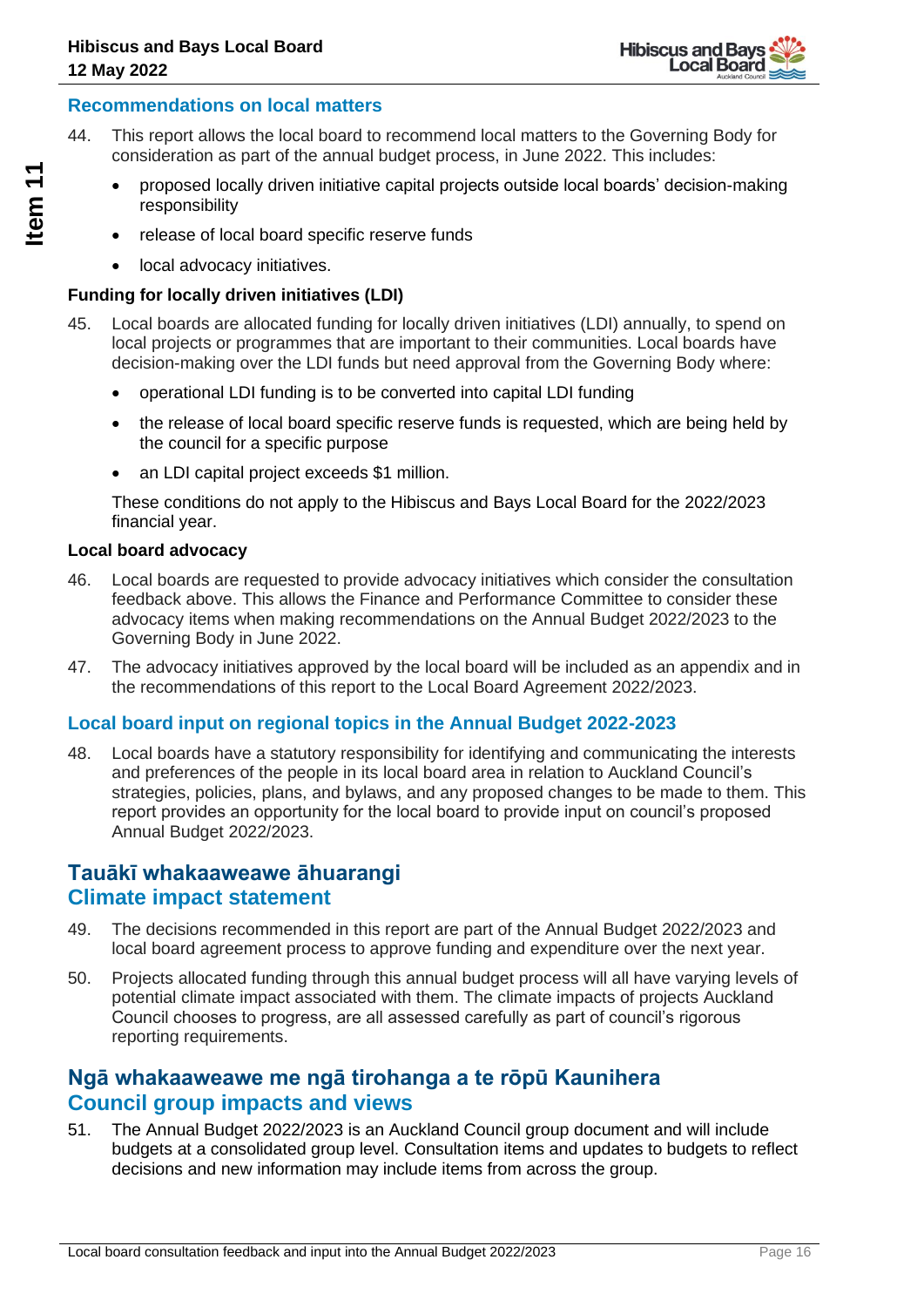

## **Ngā whakaaweawe ā-rohe me ngā tirohanga a te poari ā-rohe Local impacts and local board views**

- 52. The local board's decisions and feedback are being sought in this report. The local board has a statutory role in providing its feedback on regional plans.
- 53. Local boards play an important role in the development of the council's annual budget. Local board agreements form part of the Annual Budget 2022/2023.

## **Tauākī whakaaweawe Māori Māori impact statement**

- 54. Many local board decisions are of importance to and impact on Māori. Local board agreements and the annual budget are important tools that enable and can demonstrate the council's responsiveness to Māori.
- 55. Local board plans, developed in 2020 through engagement with the community including Māori, form the basis of local board area priorities. There is a need to continue to build relationships between local boards and iwi, and the wider Māori community.
- 56. Analysis provided of consultation feedback received on the proposed annual budget includes submissions made by mana whenua and the wider Māori community who have interests in the rohe / local board area. The Hibiscus and Bays Local Board did not receive any submissions directly from mana whenua or matawaaka.
- 57. Ongoing conversations between local boards and Māori will assist to understand each other's priorities and issues. This in turn can influence and encourage Māori participation in the council's decision-making processes.
- 58. Some projects approved for funding could have discernible impacts on Māori. The potential impacts on Māori, as part of any project progressed by Auckland Council, will be assessed appropriately and accordingly as part of relevant reporting requirements.

## **Ngā ritenga ā-pūtea Financial implications**

- 59. This report is seeking the local board's decisions on financial matters in the local board agreement that must then be considered by the Governing Body.
- 60. The local board also provides input to regional plans and proposals. There is information in the council's consultation material for each plan or proposal with the financial implications of each option outlined for consideration.

### **Ngā raru tūpono me ngā whakamaurutanga Risks and mitigations**

61. The council must adopt its annual budget, which includes local board agreements, by 30 June 2022. The local board is required to make recommendations on these local matters for the annual budget by mid-May 2022 and present to the Finance and Performance Committee on 25 May 2022, to enable and support the Governing Body to make decisions on key items to be included in the Annual Budget on 7 June 2022.

## **Ngā koringa ā-muri Next steps**

- 62. The local board will approve its local board agreement and corresponding work programmes in June 2022.
- 63. Recommendations and feedback from the local board will be provided to the Finance and Performance committee for consideration ahead of that Committee making recommendations to the Governing Body for decision.